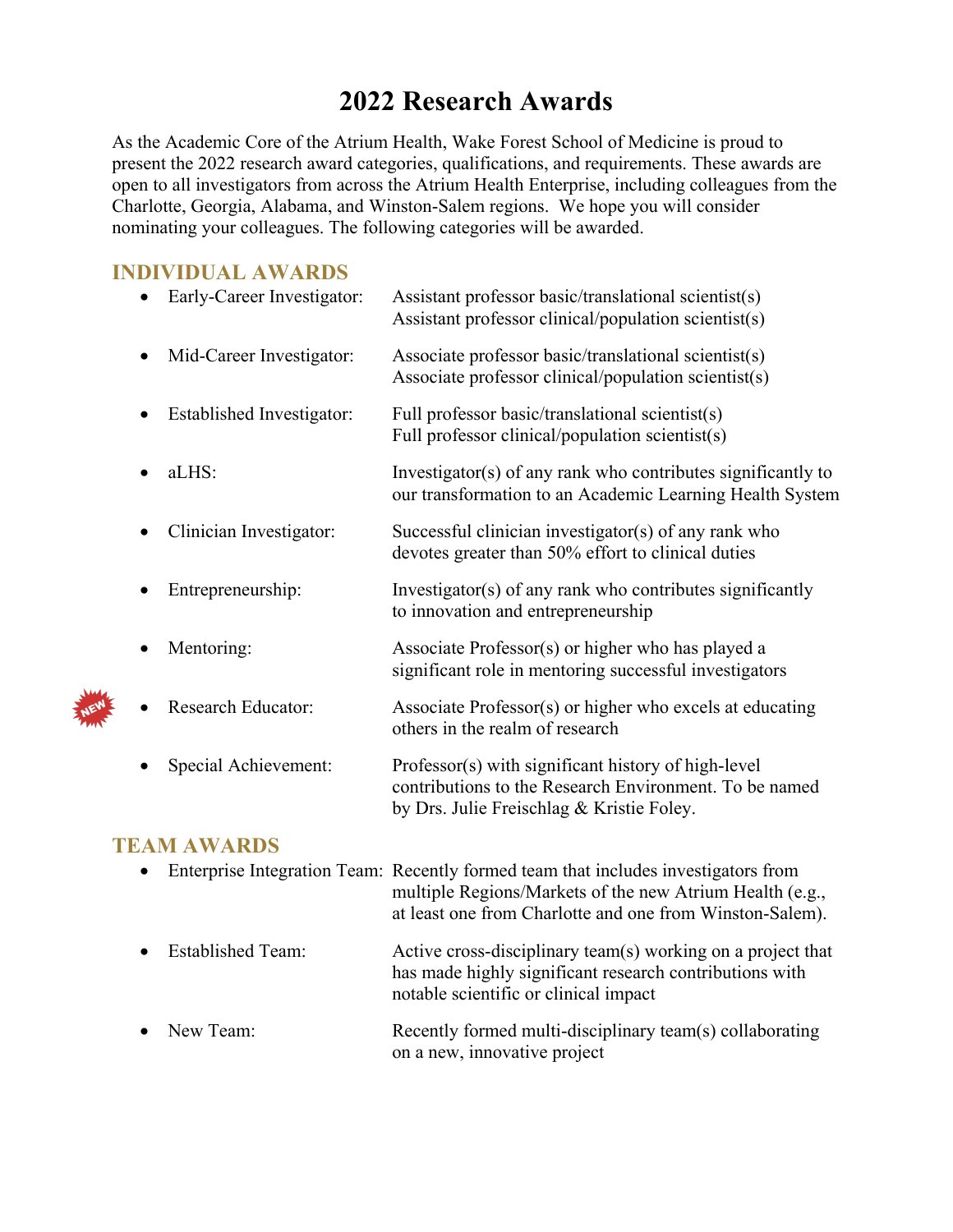# **Detailed Description of Awards**

## **EARLY-CAREER INVESTIGATOR**

There will be prizes for investigators focused on basic/translational science and for those focused on clinical/population science. The prizes for Early-Career Investigators are limited to individuals at the assistant professor level who have been at their institution for at least three years at the time of nomination. The award consists of a framed certificate and monetary gift.

Criteria include:

- A significant contribution to the field
- Originality and independence of thought
- Outside recognition
- Collaboration
- Potential for an outstanding scientific career

Ideally, the candidate will have made at least one independent contribution meeting the above criteria. In recognition of the collaborative nature of research during the early phases of most careers, an acceptable candidate must have, at the very least, been a major force behind the contribution being cited.

Nomination Requirements:

- 1 Nominating Letter (from individual at or above rank of individual nominated)
- CV
- Biosketch

### **MID-CAREER INVESTIGATOR**

There will be prizes for investigators focused on basic/translational science and for those focused on clinical/population science. The prizes for Mid-Career Investigators are limited to individuals at the associate professor level who have been at their institution for at least three years at the time of nomination. The award consists of a framed certificate and monetary gift.

Criteria include:

- Significance of contribution(s) to the field
- Originality of the work
- Value of the work in shaping and furthering the field
- Productivity and collaboration
- National and/or international recognition
- Contributions to the research environment of their current institution
- Contributions as mentor and colleague

We anticipate that successful candidates for this award may not have attained the level of leadership, collaboration, and mentoring observed in the Established Investigators.

Nomination Requirements:

- 1 Nominating Letter (from individual at or above rank of individual nominated)
- CV
- Biosketch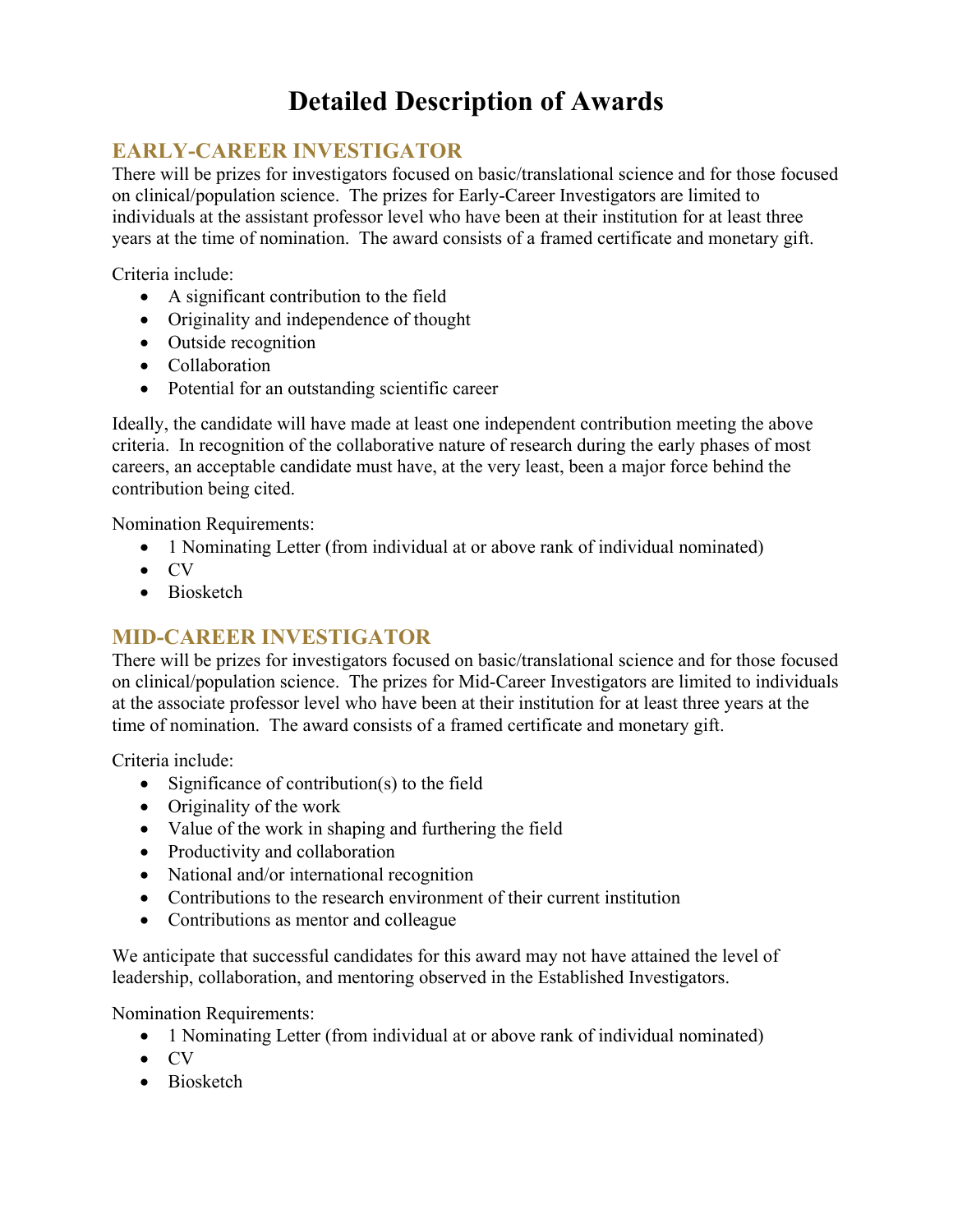## **ESTABLISHED INVESTIGATOR**

There will be prizes for investigators focused on basic/translational science and for those focused on clinical/population science. The prizes for Established Investigators are limited to individuals at the full professor level who have been at their institution for at least three years at the time of nomination. The award consists of a framed certificate and monetary gift.

Criteria include:

- Significance of contribution(s) to the field
- Originality of the work
- Value of the work in shaping and furthering the field
- Productivity & collaboration
- National and international recognition
- Contributions to the research environment of their current institution
- Contributions as a mentor and colleague

Established Investigator nominees are expected to have made major contributions to their field and have established an important research program. In addition, to qualify for this award, the nominee must have contributed significantly to the research environment through mentoring, scientific leadership, collaboration, and service to school and scientific community.

Nomination Requirements:

- 1 Nominating Letter (from individual at or above rank of individual nominated)
- CV
- Biosketch

### **ACADEMIC LEARNING HEALTH SYSTEM (aLHS)**

There will be prizes to recognize those who contribute to the aLHS and actively impact health through one or more of the following: 1) Biomedical Informatics; 2) Improvement or Implementation Science; 3) System Science and Organizational Change Management; 4) Stakeholder Engagement, Leadership, and Research Management; 5) Ethics of Health System Research; and/or 6) Health Systems Research Methods. Investigators of all ranks, who have been at their institution for a minimum of three years at the time of nomination, are eligible. The award consists of a framed certificate and monetary gift.

Criteria include:

- Impact on the health system or provision of care
- Originality of the work
- Value of the work in shaping and furthering the field or changing the way care is delivered
- Contributions to transforming our health system into an aLHS

Nomination Requirements:

- 1 Nominating Letter (from individual at or above rank of individual nominated)
- CV
- Biosketch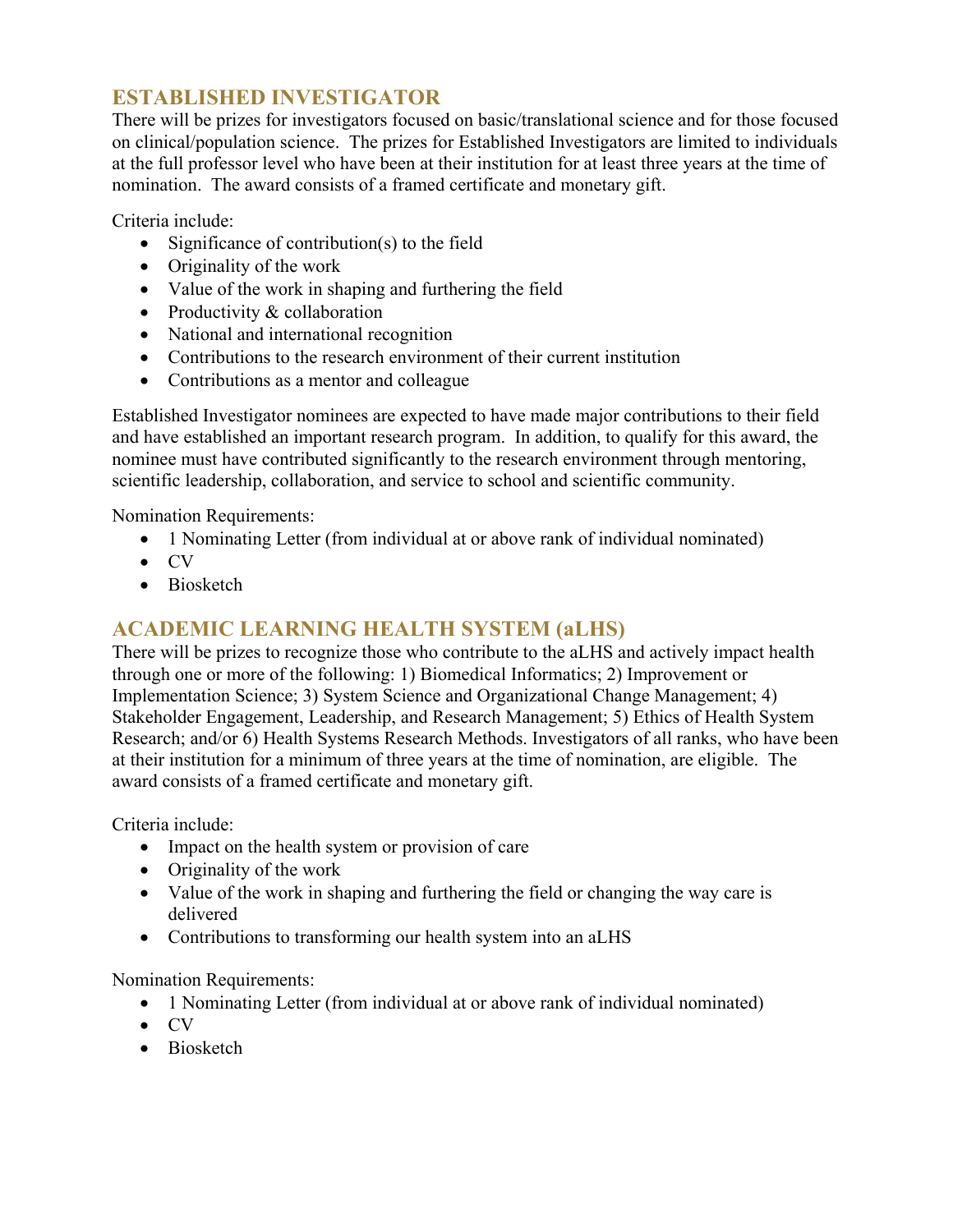## **CLINICIAN INVESTIGATOR**

The prizes for clinician investigators are intended to recognize the research accomplishments of individuals whose primary responsibilities are clinical. Eligible individuals must have been at their institution for a minimum of three years at the time of nomination and have more than 50% effort devoted to clinical duties. Investigators of all ranks and degrees are eligible (e.g., MD, PhD, ScD, DVM, DDS, PA or equivalent doctoral-level terminal degree). The award consists of a framed certificate and monetary gift.

Criteria include:

- A significant contribution to the field
- Originality and independence of thought
- Outside recognition
- Collaboration

Ideally, the candidate will have made at least one independent contribution, which meets the above criteria.

Nomination Requirements:

- 1 Nominating Letter (from individual at or above rank of individual nominated)
- CV
- Biosketch

## **ENTREPRENEURSHIP**

There will be prizes to recognize the research accomplishments of those who contribute significantly to innovation and entrepreneurship. Individuals of all ranks, who have been at their institution for a minimum of three years at the time of nomination, are eligible. The award consists of a framed certificate and monetary gift.

Criteria include:

- Recognition as an outstanding innovator
- Leadership role in either an entrepreneurial or research-focused effort to translate scholarly and creative academic work through interaction with industry or other elements of the private sector.
- History of spearheading collaborative research or scholarly efforts with private organizations that have led to an economic or health related innovation

Nomination Requirements:

- 1 Nominating Letter (from individual at or above rank of individual nominated)
- CV
- Biosketch

### **MENTORING**

Prizes will be awarded to those who have played significant roles in mentoring investigators in their trajectory in becoming highly successful researchers in the biomedical sciences. Eligible individuals must have obtained the rank of associate professor or higher and must have been a member of their institution for at least five years at the time of nomination. The award consists of a framed certificate and monetary gift.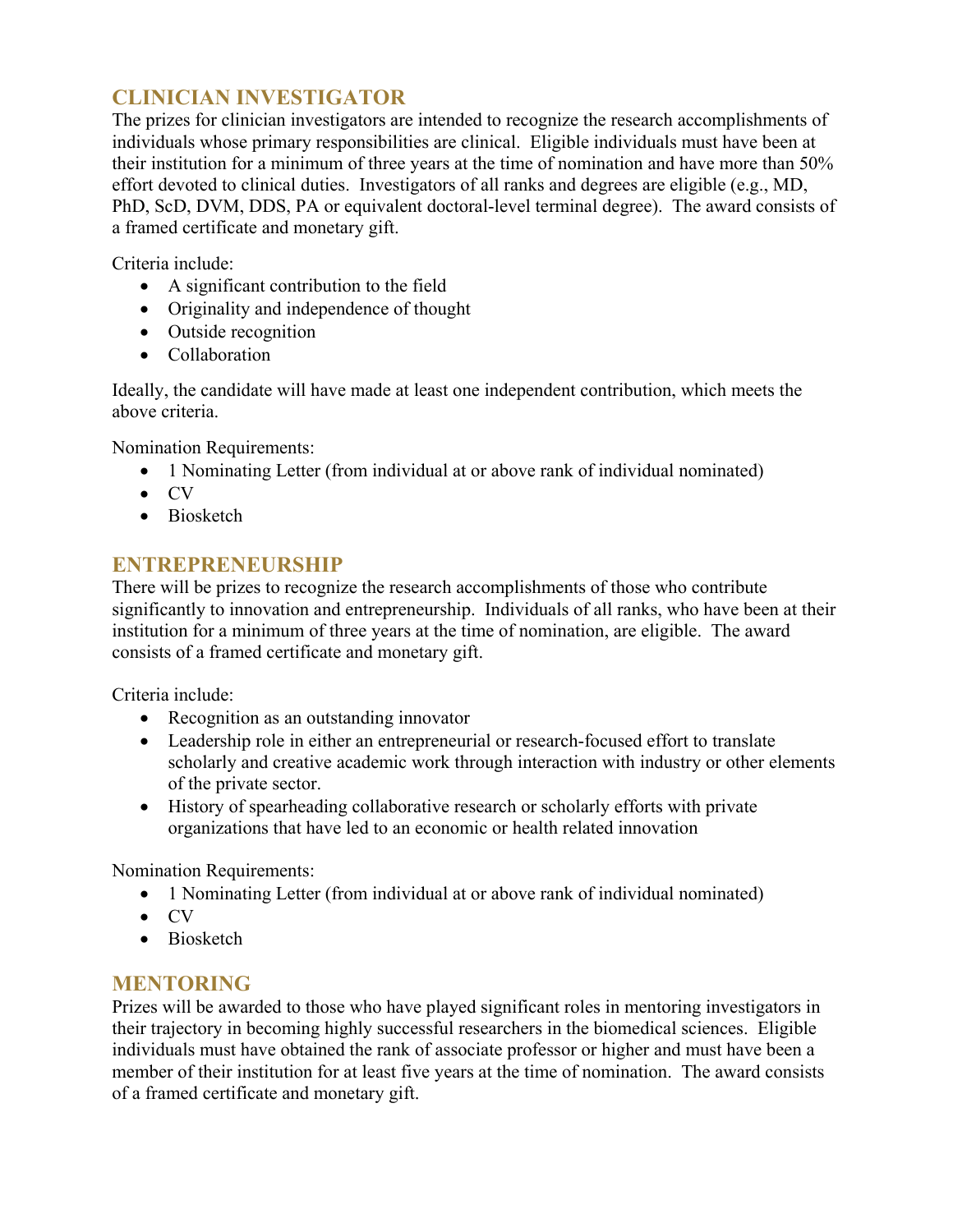Attributes/Components of a Successful Mentor:

- Introduces mentee to professional contacts and networks
- Takes personal interest in the mentee
- Provides coaching, supervision, and consulting
- Models or discusses issues of professional and personal balance
- Provides encouragement and advice to mentees seeking leadership positions
- Collaborates with other investigators on scientific projects and grant submissions

Nomination Requirements:

- 1 Nominating Letter (from individual at or above rank of individual nominated)
- CV
- Biosketch
- 2 Testimonials from Mentees
- List of Mentees with Current Positions

## **RESEARCH EDUCATOR**

The Research Educator Award will be given to an individual that excels at educating others, specifically in the realm of research. This individual is a leader in their respective field and is recognized for educating faculty, staff, and students in and outside of their department. Eligible individuals must have obtained the rank of Associate Professor or higher and must have been a member of the institution for at least three years at the time of nomination. The award consists of a framed certificate and monetary gift.

Attributes/Components of a successful research educator:

- Takes personal interest in educating those around them
- Provides research coaching, consulting, and supervision
- Collaborates with other investigators on scientific projects and grant submissions
- A significant contribution to the field

Nomination Requirements:

- 1 Nominating Letter (from individual at or above rank of individual nominated)
- CV
- Biosketch
- 2 Research Education-focused Testimonials

### **SPECIAL ACHIEVEMENT**

Drs. Julie Freischlag and Kristie Foley will award the Special Achievement Award to one or more full professors who have significant history (20+ years) of contributing substantially to the research environment at their current institution through mentoring, scientific leadership, collaboration, and service to the school and scientific community. Individuals receiving this award will have outstanding national and international recognition in the academic community. The award consists of a framed certificate and monetary gift.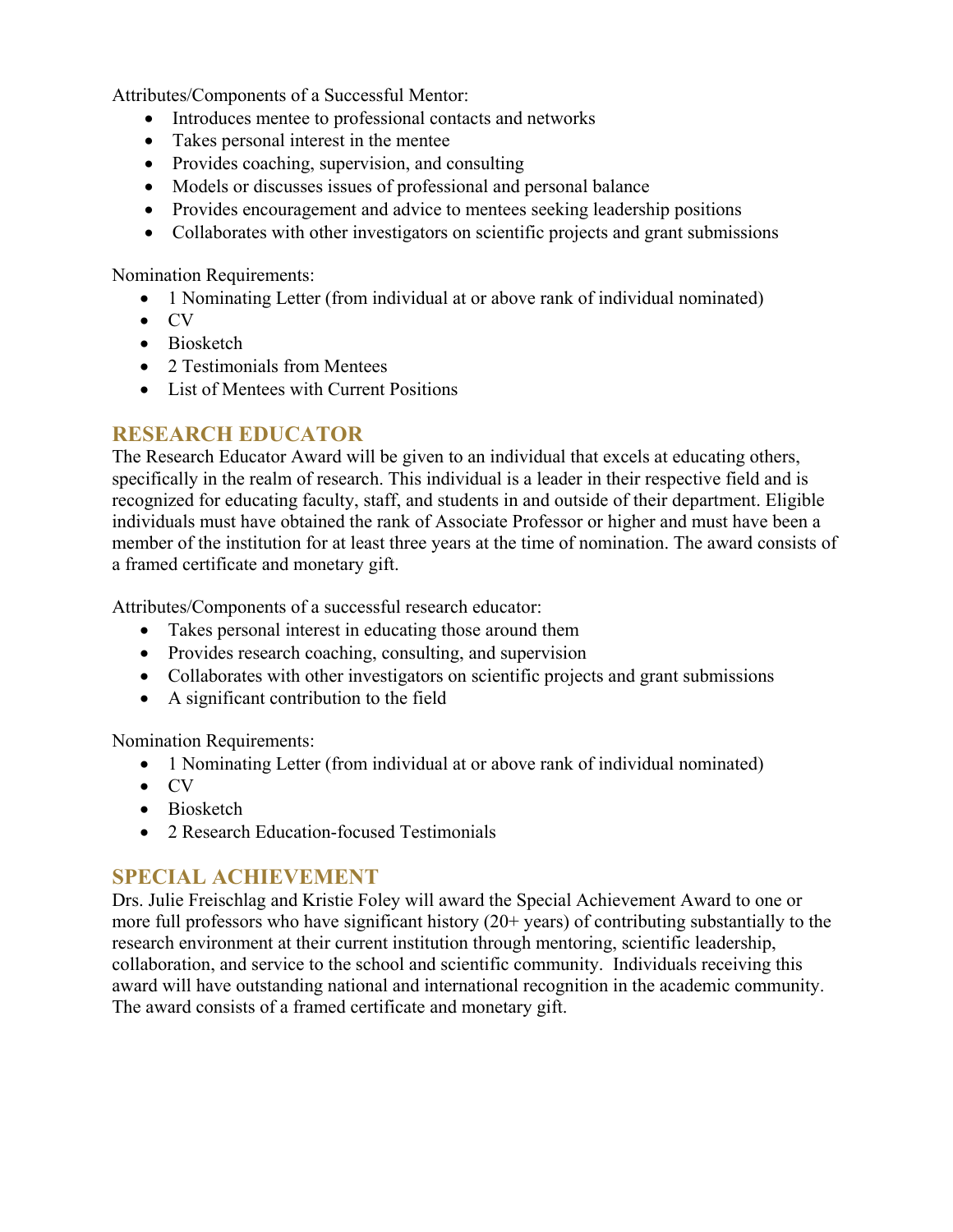## **ENTERPRISE INTEGRATION TEAM**

The Atrium Integration Team Award will be given to recently formed teams of researchers to celebrate exciting, new collaborations including investigators from multiple Regions/Markets of the new Atrium Health (e.g., at least one from Charlotte and one from Winston-Salem). The goal of this award is to reward a newly developed team that has leveraged the strategic partnership to further innovate and collaborate on important research topics. The award consists of framed certificates for each team member (investigators and staff).

Criteria include:

- Team must be comprised of investigators from multiple Regions/Markets (e.g., at least one from Charlotte and one from Winston-Salem).
- Team must include investigators working across disciplines and/or departments
- Team must demonstrate success (e.g. funding, publications) that would not have been possible without formation of this team

Nomination Requirements:

• 1 Nominating Letter that should include a description of when and why the team was formed; members of the team; how the team is pursing research together; and how the formation of this team will lead or has led to success (e.g. funding, publications)

### **ESTABLISHED TEAM**

The Established Team Science Award will be given to well-formed, established, active teams of researchers working across disciplines on a project that has made highly significant research contributions with notable scientific or clinical impact. The award consists of framed certificates for each team member (investigators and staff).

Criteria include:

- Team must be comprised of at least 3 current investigators/staff
- Team must demonstrate exemplary research achievement
- Team must include investigators working across disciplines and/or departments
- Team must demonstrate remarkable scientific product with high impact

Nomination Requirements:

• 1 Nominating Letter that should include a description of the team's significant findings, including contributions of each member to the team's effort, the contributions to scientific research, and the impact to their field and to the larger scientific community

### **NEW TEAM**

The New Team Science Award will be given to recently formed teams of researchers collaborating on a new project. The goal of this award is to reward early-stage, multidisciplinary teams forming to address innovative research questions. The award consists of framed certificates for each team member (investigators and staff).

Criteria include:

- Team must be comprised of at least 3 investigators/staff
- Team must have been working together for no more than 3 years